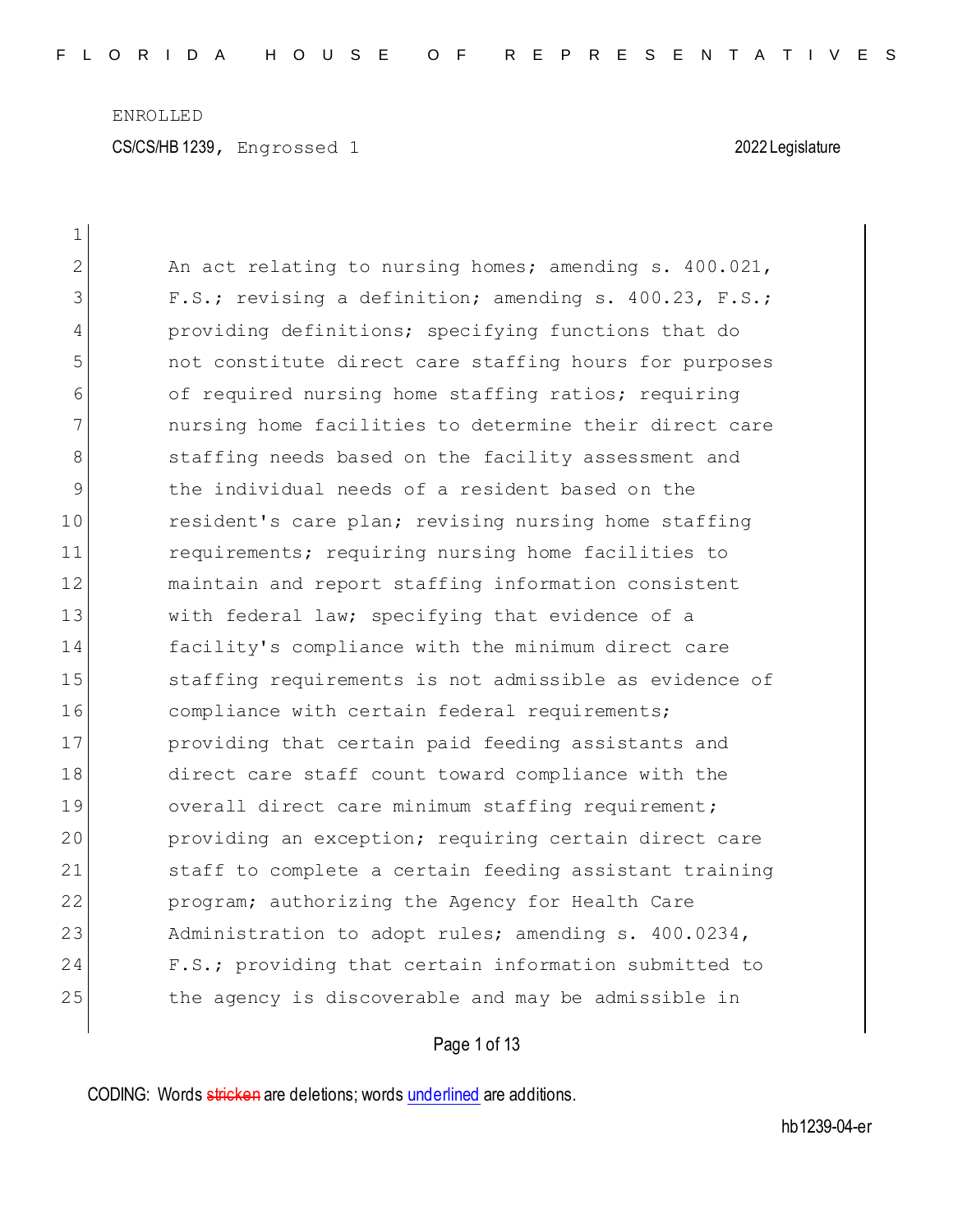CS/CS/HB 1239, Engrossed 1 2022 Legislature

| 26 | certain civil or administrative proceedings; amending     |
|----|-----------------------------------------------------------|
| 27 | s. 400.024, F.S.; providing that the transferee in a      |
| 28 | change of ownership of a facility is responsible and      |
| 29 | liable for any unsatisfied or undischarged adverse        |
| 30 | final judgements; requiring the licensee or transferor    |
| 31 | who submits an application for a change of ownership      |
| 32 | to provide written notice to each pending claimant or     |
| 33 | the claimant's attorney; requiring such notice to be      |
| 34 | provided within a specified timeframe and by certain      |
| 35 | methods; providing that a claimant has a specified        |
| 36 | period to object to an application for a change of        |
| 37 | ownership; requiring the agency to consider any           |
| 38 | objection in its decision to approve or deny such         |
| 39 | application; authorizing a claimant to file a petition    |
| 40 | to enjoin a change of ownership under certain             |
| 41 | circumstances; defining the term "claimant"; amending     |
| 42 | s. 400.141, F.S.; revising provisions relating to a       |
| 43 | facility's failure to comply with minimum staffing        |
| 44 | requirements; conforming cross-references and             |
| 45 | provisions to changes made by the act; providing an       |
| 46 | effective date.                                           |
| 47 |                                                           |
| 48 | Be It Enacted by the Legislature of the State of Florida: |
| 49 |                                                           |
| 50 | Section 1. Subsection (18) of section 400.021, Florida    |
|    | Page 2 of 13                                              |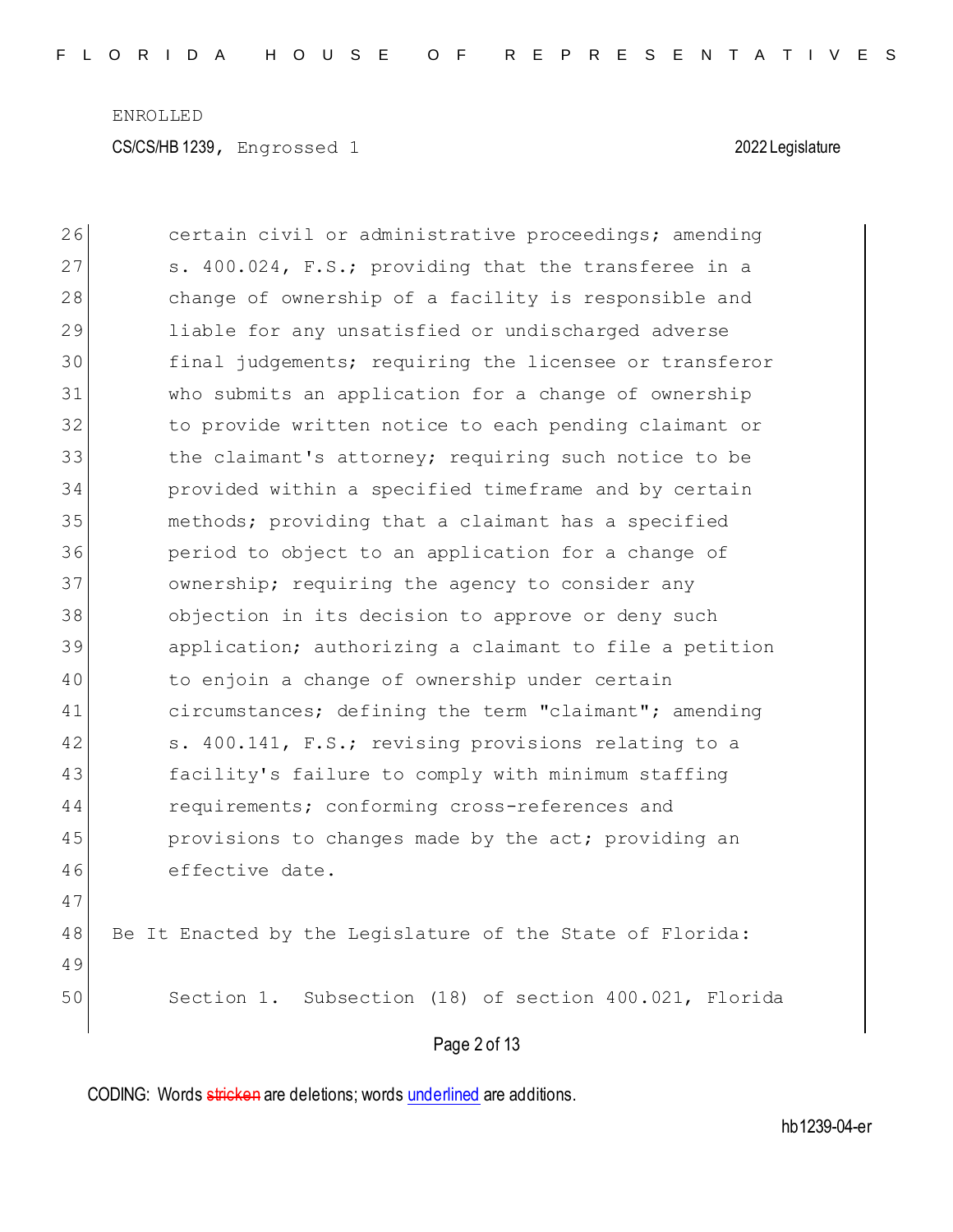CS/CS/HB 1239, Engrossed 1 2022 Legislature

51 Statutes, is amended to read: 52 400.021 Definitions.—When used in this part, unless the 53 context otherwise requires, the term: 54 (18) "Resident care plan" means a written comprehensive 55 person-centered care plan developed in accordance with 42 56 C.F.R. s. 483.21(b) by an interdisciplinary team within 7 days 57 after completion of a comprehensive assessment and with 58 participation by the resident or the resident's designee. The 59 resident care plan must be reviewed and revised after each 60 comprehensive assessment which may be a new admission 61 assessment, an annual assessment, or an assessment after a 62 significant change in status and after a quarterly review 63 assessment. A resident care plan includes measurable objectives 64 and timeframes to meet the resident's medical, nursing, mental, 65 and psychosocial needs and preferences and must describe the  $66$  services to be furnished, maintained, and reviewed not less  $67$  than quarterly by a registered nurse, with participation from 68 other facility staff and the resident or his or her designee or  $69$  legal representative, which includes a comprehensive 70 of the needs of an individual resident; the type and frequency 71 of services required to provide the necessary care for the 72 **resident** to attain or maintain the resident's highest 73 practicable physical, mental, and psychosocial well-being $\div$  a 74 Listing of services provided within or outside the facility to 75 meet those needs; and an explanation of service goals.

Page 3 of 13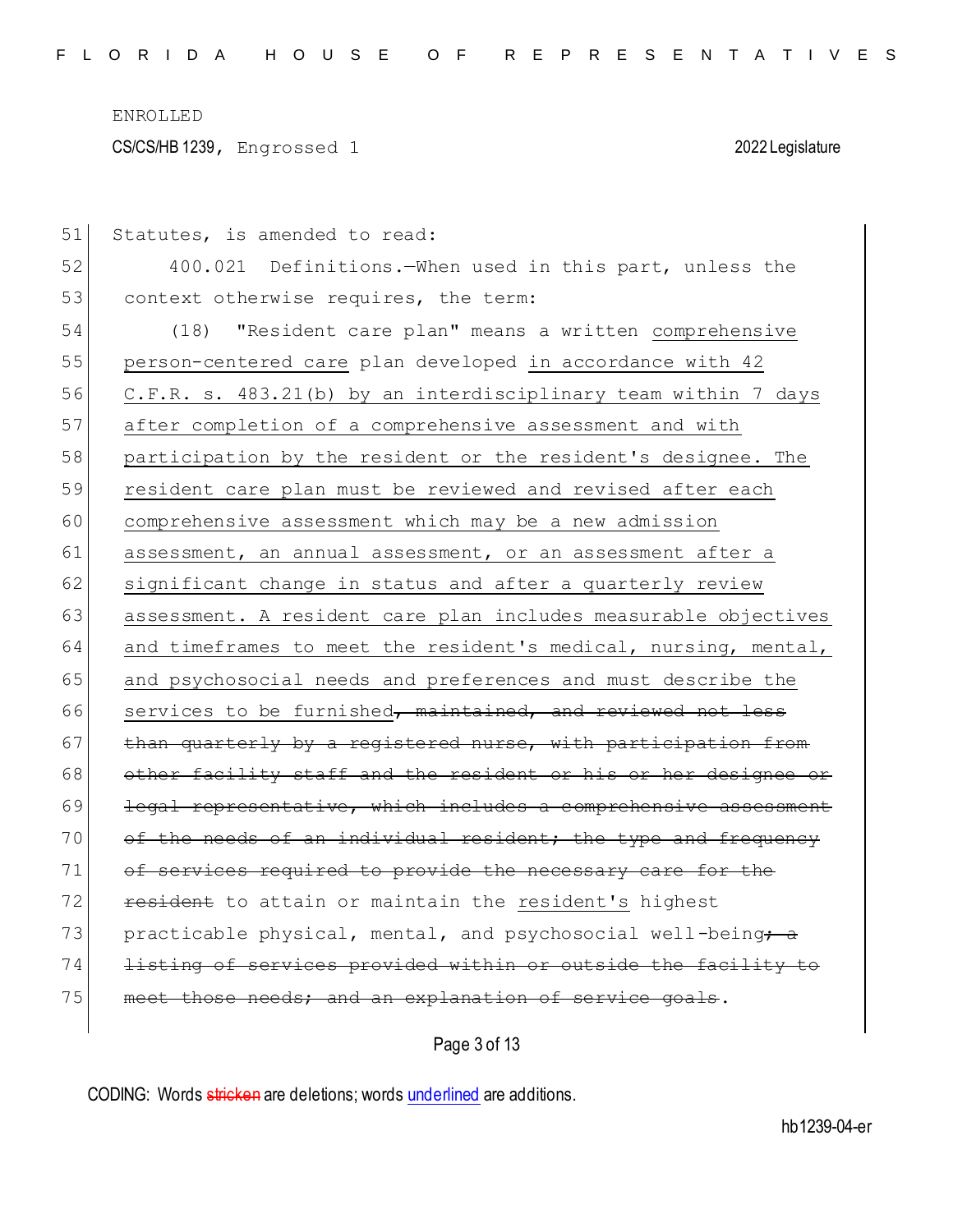CS/CS/HB 1239, Engrossed 1 2022 Legislature

| 76  | Section 2. Subsection (3) of section 400.23, Florida            |
|-----|-----------------------------------------------------------------|
| 77  | Statutes, is amended to read:                                   |
| 78  | 400.23 Rules; evaluation and deficiencies; licensure            |
| 79  | status.                                                         |
| 80  | (3)(a)1. As used in this subsection, the term:                  |
| 81  | a. "Direct care staff" means persons who, through               |
| 82  | interpersonal contact with residents or resident care           |
| 83  | management, provide care and services to allow residents to     |
| 84  | attain or maintain the highest practicable physical, mental,    |
| 85  | and psychosocial well-being, including, but not limited to,     |
| 86  | disciplines and professions that must be reported in accordance |
| 87  | with 42 C.F.R. s. 483.70(q) in the categories of direct care    |
| 88  | services of nursing, dietary, therapeutic, and mental health.   |
| 89  | The term does not include a person whose primary duty is        |
| 90  | maintaining the physical environment of the facility,           |
| 91  | including, but not limited to, food preparation, laundry, and   |
| 92  | housekeeping.                                                   |
| 93  | b. "Facility assessment" means a process to determine the       |
| 94  | staff competencies necessary to provide the level and types of  |
| 95  | care needed for the facility's resident population considering  |
| 96  | the types of diseases, conditions, physical and cognitive       |
| 97  | disabilities, overall acuity, and other facts pertinent to that |
| 98  | resident population, and performed in accordance with 42 C.F.R. |
| 99  | s. $483.70(e)$ .                                                |
| 100 | For purposes of this subsection, direct care staffing<br>2.     |
|     |                                                                 |
|     | Page 4 of 13                                                    |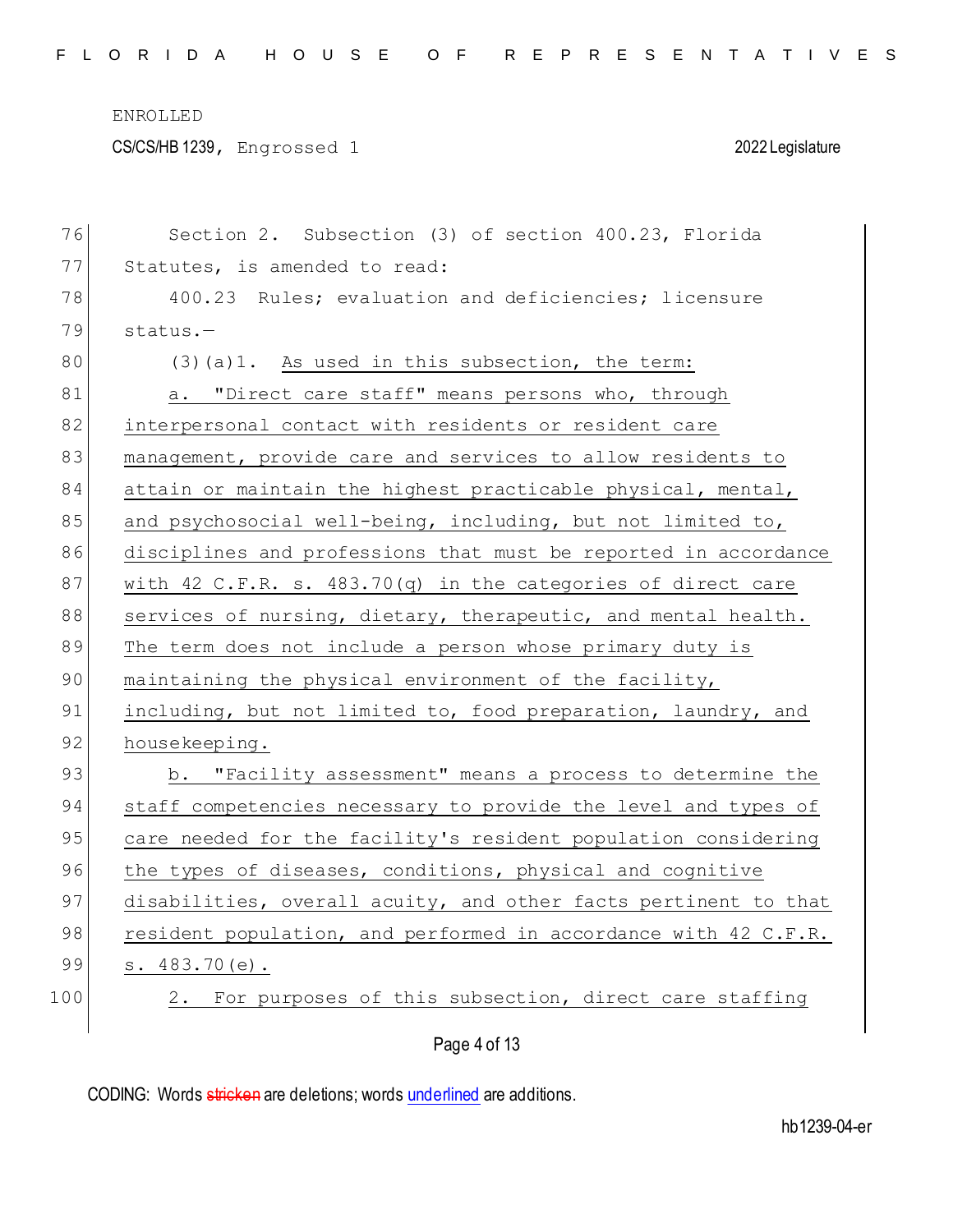CS/CS/HB 1239, Engrossed 1 2022 Legislature

|     | Page 5 of 13                                                     |
|-----|------------------------------------------------------------------|
| 125 | included in computing the hours of direct care provided by       |
| 124 | Nursing assistants employed under s. 400.211(2) may be<br>$2$ .  |
| 123 | residents.                                                       |
| 122 | facility may not staff below one licensed nurse per 40           |
| 121 | direct care by a licensed nurse per resident per day. A          |
| 120 | c. A minimum <del>licensed nursing staffing</del> of 1.0 hour of |
| 119 | nursing assistant per 20 residents.                              |
| 118 | resident per day. A facility may not staff below one certified   |
| 117 | 2.5 hours of direct care by a certified nursing assistant per    |
| 116 | A minimum cortified nursing assistant staffing of 2.0<br>$b$ .   |
| 115 | sub-subparagraph, a week is defined as Sunday through Saturday.  |
| 114 | care by direct care staff per resident per day. As used in this  |
| 113 | and licensed nursing staffing combined of 3.6 hours of direct    |
| 112 | A minimum weekly average of certified nursing assistant<br>a.    |
| 111 | the following requirements:                                      |
| 110 | facilities. These requirements must include, for each facility,  |
| 109 | providing minimum staffing requirements for nursing home         |
| 108 | plan. At a minimum, staffing The agency shall adopt rules        |
| 107 | individual needs of a resident based on the resident's care      |
| 106 | staffing needs based on the facility assessment and the          |
| 105 | (b) 1. Each facility must determine its direct care              |
| 104 | data set and care plan coordination for Medicaid.                |
| 103 | coordination, and the administrative portion of the minimum      |
| 102 | activities program administration, staff development, staffing   |
| 101 | hours do not include time spent on nursing administration,       |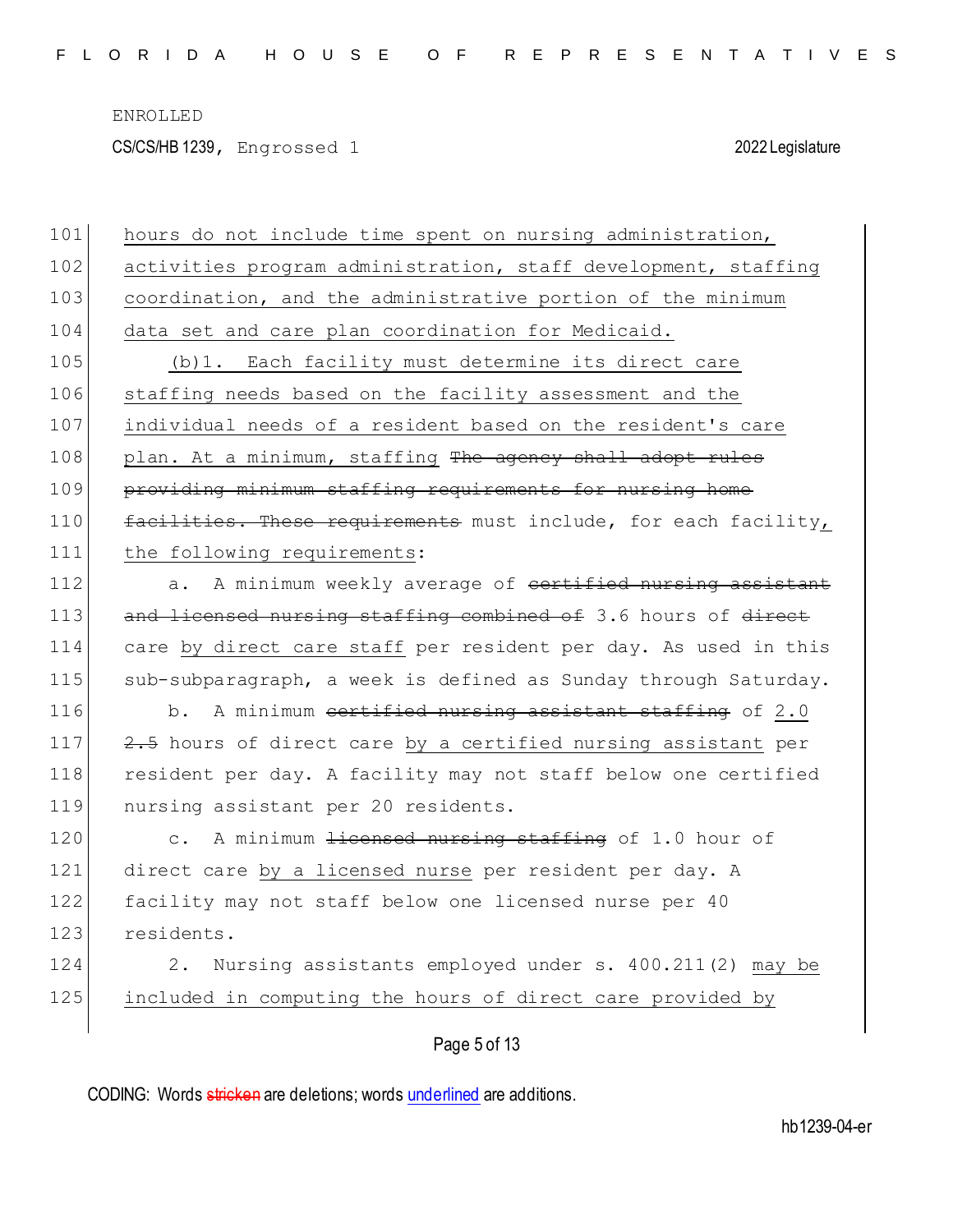CS/CS/HB 1239, Engrossed 1 2022 Legislature

126 certified nursing assistants and may be included in computing 127 the staffing ratio for certified nursing assistants if their 128 job responsibilities include only nursing-assistant-related 129 duties.

130 3. Each nursing home facility must document compliance 131 with staffing standards as required under this paragraph and 132 post daily the names of licensed nurses and certified nursing 133 assistants staff on duty for the benefit of facility residents 134 and the public. Facilities must maintain the records 135 documenting compliance with minimum staffing standards for a 136 period of 5 years and must report staffing in accordance with 137 42 C.F.R. s. 483.70(q).

138 4. The agency must shall recognize the use of licensed nurses for compliance with minimum staffing requirements for certified nursing assistants if the nursing home facility otherwise meets the minimum staffing requirements for licensed 142 | nurses and the licensed nurses are performing the duties of a certified nursing assistant. Unless otherwise approved by the 144 agency, licensed nurses counted toward the minimum staffing 145 requirements for certified nursing assistants must exclusively perform the duties of a certified nursing assistant for the entire shift and not also be counted toward the minimum 148 staffing requirements for licensed nurses. If the agency approved a facility's request to use a licensed nurse to perform both licensed nursing and certified nursing assistant

## Page 6 of 13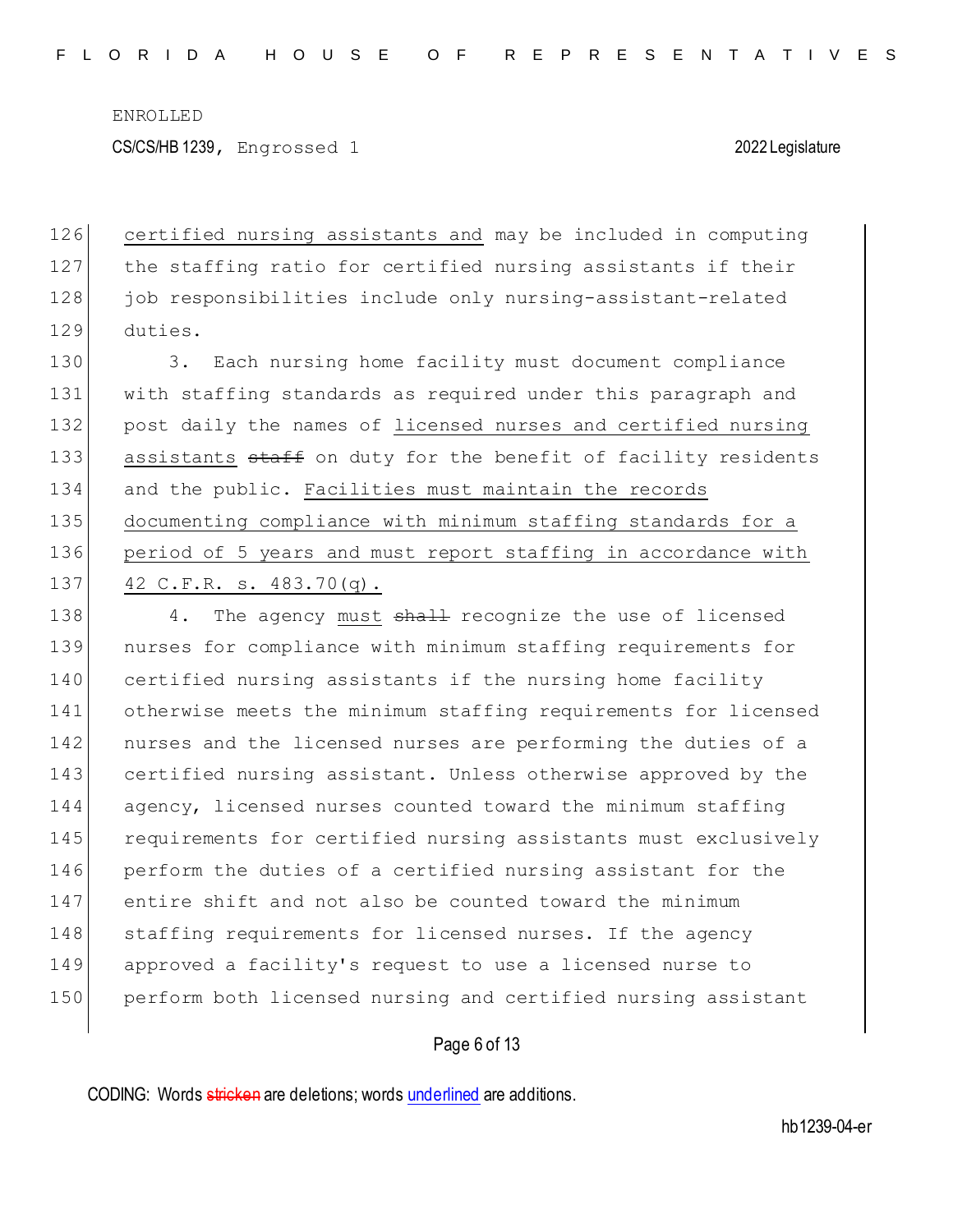CS/CS/HB 1239, Engrossed 1 2022 Legislature

151 duties, the facility must allocate the amount of staff time 152 specifically spent on certified nursing assistant duties for 153 the purpose of documenting compliance with minimum staffing 154 requirements for certified and licensed nursing staff. The 155 hours of a licensed nurse with dual job responsibilities may 156 not be counted twice.

157 5. Evidence that a facility complied with the minimum 158 direct care staffing requirements under subparagraph 1. is not 159 admissible as evidence of compliance with the nursing services 160 requirements under 42 C.F.R. s. 483.35 or 42 C.F.R. s. 483.70.

161  $(c)$   $(b)$  Paid feeding assistants and direct care nonnursing 162 staff, other than certified nursing assistants and licensed 163 nurses, who have successfully completed the feeding assistant 164 training program under s. 400.141(1)(v) and who provide 165 providing eating assistance to residents shall not count toward 166 compliance with overall direct care minimum staffing hours but 167 not the hours of direct care required for certified nursing 168 assistants or licensed nurses. Time spent by certified nursing 169 assistants or licensed nurses on providing eating assistance to 170 residents shall count toward the hours of direct care required 171 for certified nursing assistants or licensed nurses standards. 172 (d) (e) Licensed practical nurses licensed under chapter 173 464 who provide are providing nursing services in nursing home 174 facilities under this part may supervise the activities of 175 other licensed practical nurses, certified nursing assistants,

Page 7 of 13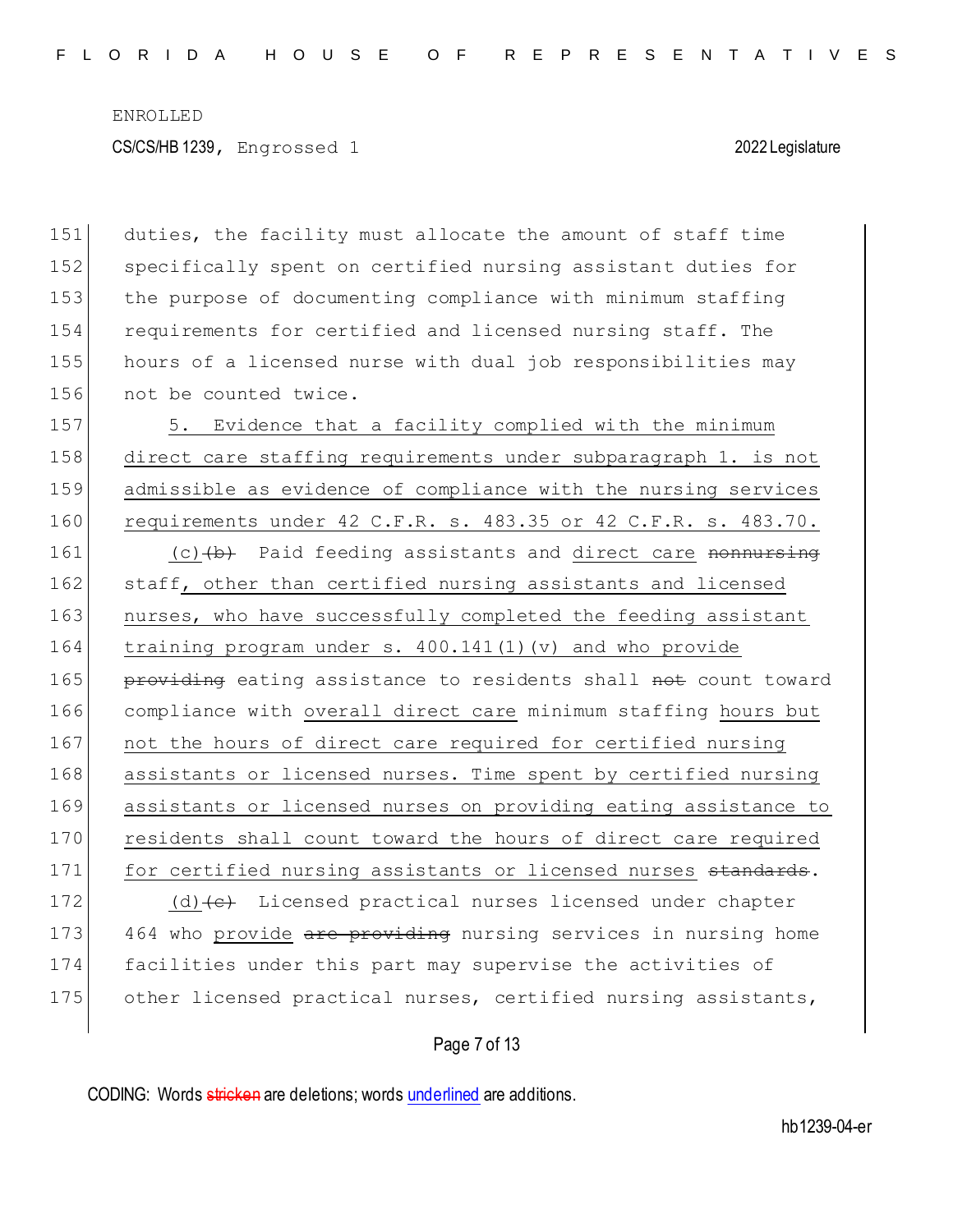CS/CS/HB 1239, Engrossed 1 2022 Legislature

| 176 | and other unlicensed personnel providing services in such       |
|-----|-----------------------------------------------------------------|
| 177 | facilities in accordance with rules adopted by the Board of     |
| 178 | Nursing.                                                        |
| 179 | The agency may adopt rules to implement this<br>(e)             |
| 180 | subsection.                                                     |
| 181 | Section 3. Subsection (2) of section 400.0234, Florida          |
| 182 | Statutes, is renumbered as subsection (3), and a new subsection |
| 183 | (2) is added to that section, to read:                          |
| 184 | 400.0234 Availability of facility records for                   |
| 185 | investigation of resident's rights violations and defenses;     |
| 186 | penalty.-                                                       |
| 187 | Information submitted pursuant to s. 408.061(5) and<br>(2)      |
| 188 | (6) is discoverable and may be admissible in a civil action or  |
| 189 | an administrative action under this part or part II of chapter  |
| 190 | 408.                                                            |
| 191 | Section 4. Subsection (4) of section 400.024, Florida           |
| 192 | Statutes, is amended, and subsection (5) is added to that       |
| 193 | section, to read:                                               |
| 194 | 400.024 Failure to satisfy a judgment or settlement             |
| 195 | agreement; required notification to claimants.-                 |
| 196 | (4)<br>If, After the agency is placed on notice pursuant to     |
| 197 | subsection (2), the following applies and:                      |
| 198 | If the license is subject to renewal, the agency may<br>(a)     |
| 199 | deny the license renewal unless compliance with this section is |
| 200 | achieved. + and                                                 |
|     |                                                                 |

# Page 8 of 13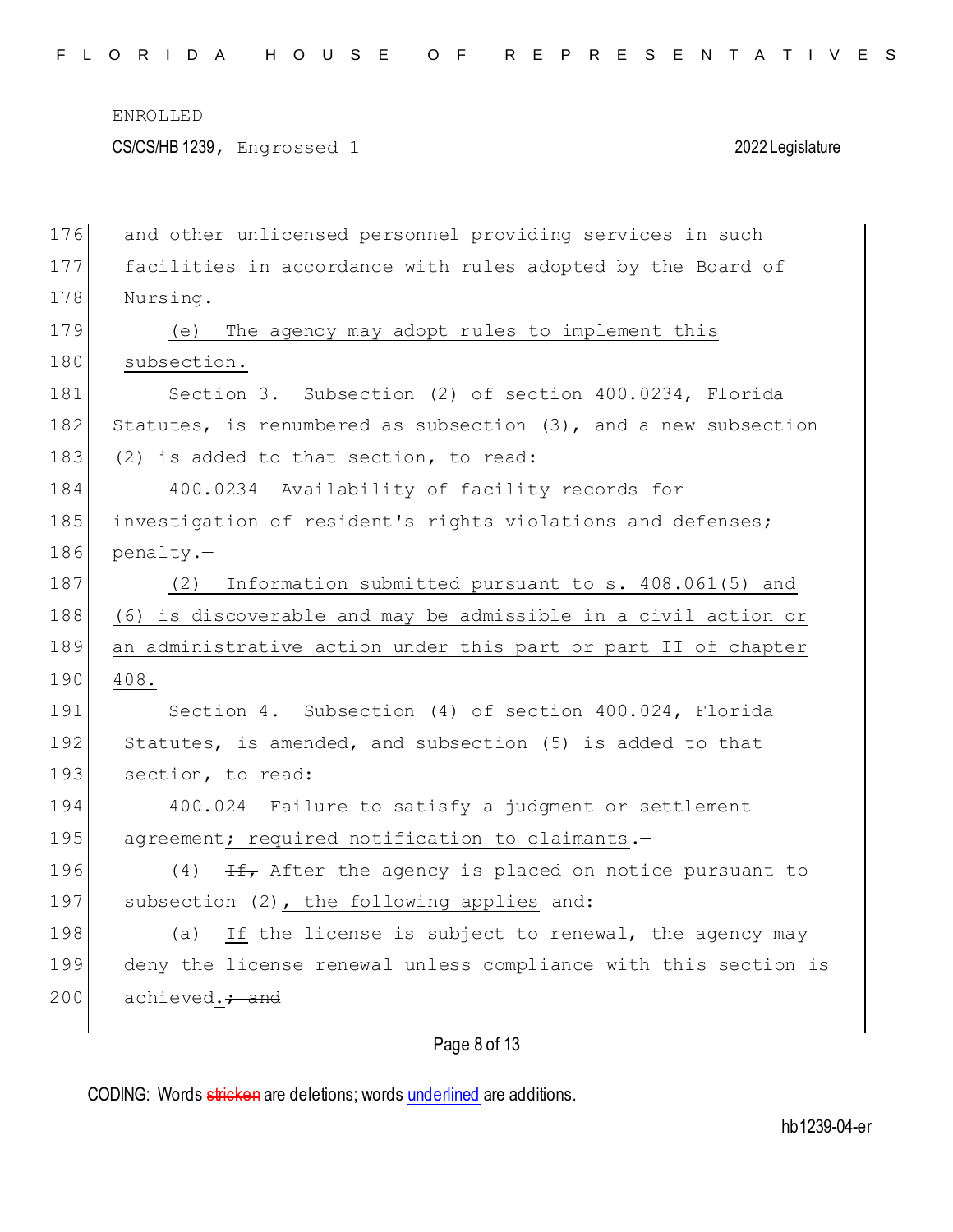CS/CS/HB 1239, Engrossed 1 2022 Legislature

201 (b) If a change of ownership application for the facility  $202$  at issue is submitted by the licensee, by a person or entity 203 identified as having a controlling interest in the licensee, or 204 by a related party, the agency shall deny the change of 205 ownership application unless compliance with this section is 206 achieved. 207 (c) If an adverse final judgement under subsection (1) is 208 entered, but payment is not yet due and a change of ownership 209 application for the facility at issue is submitted by the 210 licensee, by a person or entity identified as having a 211 controlling interest in the licensee, or by a related party, 212 the adverse final judgment becomes the responsibility and 213 liability of the transferee if the agency approves the change 214 of ownership application. 215 (5) If a change of ownership application for the facility 216 at issue is submitted by the licensee, by a person or entity 217 identified as having a controlling interest in the licensee, or 218 by a related party: 219 (a) The licensee or transferor must provide written notice 220 of the submission of the application to each pending claimant 221 or the claimant's attorney of record, if applicable. The 222 written notice must be provided within 14 days after the date 223 the application is submitted to the agency. Notice must be 224 provided by certified mail, return receipt requested, or other 225 method that provides verification of receipt.

Page 9 of 13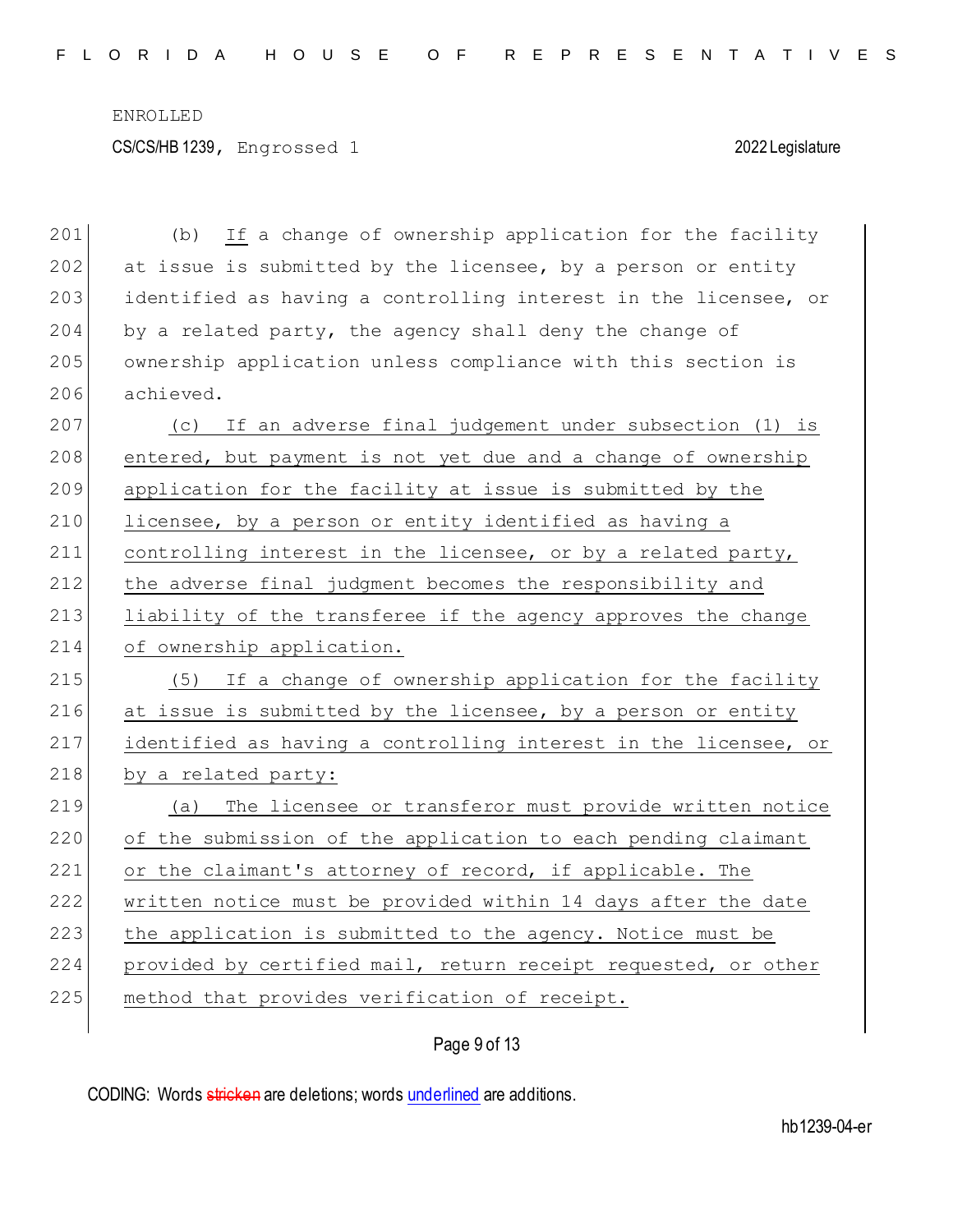CS/CS/HB 1239, Engrossed 1 2022 Legislature

| 226 | A claimant has 30 days after the date of receipt of<br>(b)          |
|-----|---------------------------------------------------------------------|
| 227 | the written notice to object to the application if the claimant     |
| 228 | has reason to believe that the approval of the application          |
| 229 | would facilitate a fraudulent transfer or allow the transferor      |
| 230 | to avoid financial responsibility for the claimant's pending        |
| 231 | claim.                                                              |
| 232 | The agency must consider any objection brought<br>(C)               |
| 233 | pursuant to this subsection in its decision to approve or deny      |
| 234 | an application for change of ownership under this part and part     |
| 235 | II of chapter 408.                                                  |
| 236 | (d) If a claim is pending in arbitration at the time that           |
| 237 | the application for change of ownership is filed, the claimant      |
| 238 | may file a petition to enjoin the transfer in circuit court.        |
| 239 |                                                                     |
| 240 | As used in this subsection, "claimant" means a resident, the        |
| 241 | resident's family, or a personal representative who has             |
| 242 | notified the licensee or facility of a potential claim by           |
| 243 | written notice of intent or who has initiated an action, claim,     |
| 244 | or arbitration proceeding against the licensee or facility.         |
| 245 | Section 5. Paragraphs $(q)$ , $(n)$ , and $(r)$ of subsection $(1)$ |
| 246 | of section 400.141, Florida Statutes, are amended to read:          |
| 247 | 400.141 Administration and management of nursing home               |
| 248 | facilities.-                                                        |
| 249 | Every licensed facility shall comply with all<br>(1)                |
| 250 | applicable standards and rules of the agency and shall:             |
|     | Page 10 of 13                                                       |

CODING: Words stricken are deletions; words underlined are additions.

hb1239-04-er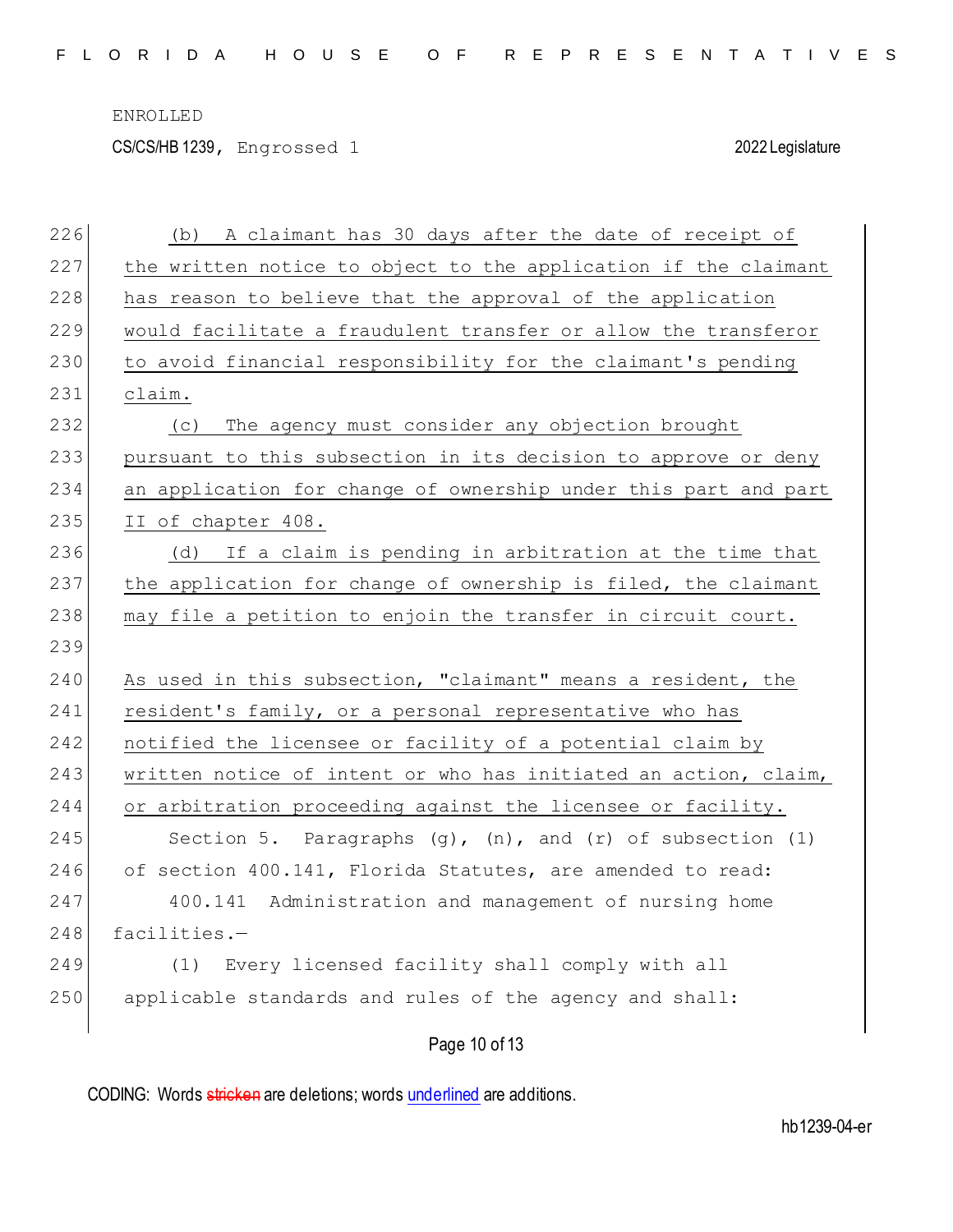251 (g) If the facility has a standard license, exceeds the 252 minimum required hours of direct care provided by licensed 253 nurses nursing and certified nursing assistants assistant  $254$  direct care per resident per day, and is part of a continuing 255 care facility licensed under chapter 651 or is a retirement 256 community that offers other services pursuant to part III of 257 this chapter or part I or part III of chapter 429 on a single 258 campus, be allowed to share programming and staff. At the time 259 of inspection, a continuing care facility or retirement 260 community that uses this option must demonstrate through 261 staffing records that minimum staffing requirements for the 262 facility were met. Licensed nurses and certified nursing 263 assistants who work in the facility may be used to provide 264 services elsewhere on campus if the facility exceeds the 265 minimum number of direct care hours required per resident per 266 day and the total number of residents receiving direct care 267 services from a licensed nurse or a certified nursing assistant 268 does not cause the facility to violate the staffing ratios 269 required under s.  $400.23(3)$  (b)  $\epsilon$ .  $400.23(3)$  (a). Compliance with 270 the minimum staffing ratios must be based on the total number 271 of residents receiving direct care services, regardless of 272 where they reside on campus. If the facility receives a 273 conditional license, it may not share staff until the 274 conditional license status ends. This paragraph does not 275 restrict the agency's authority under federal or state law to

Page 11 of 13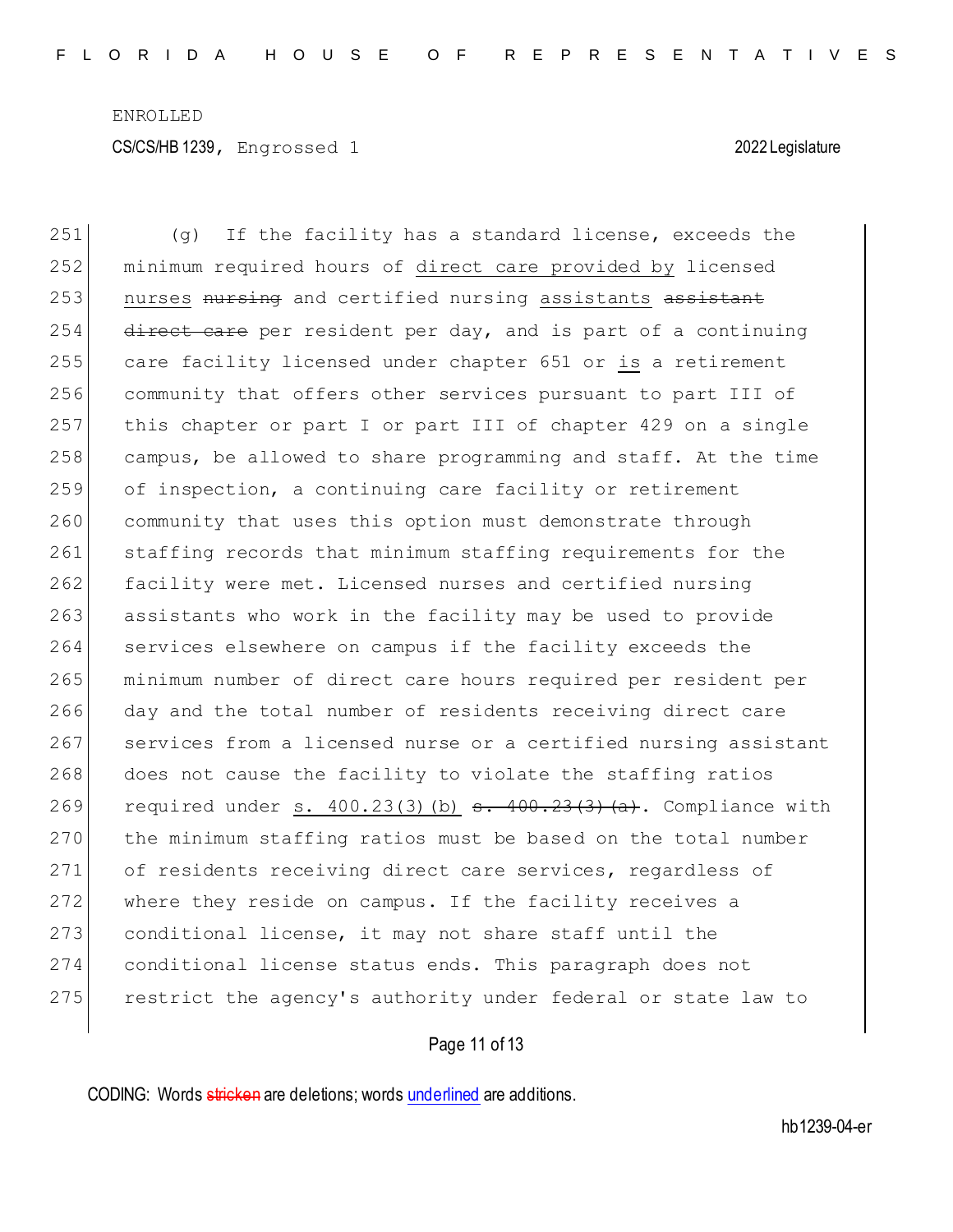276 require additional staff if a facility is cited for 277 deficiencies in care which are caused by an insufficient number 278 of certified nursing assistants or licensed nurses. The agency 279 may adopt rules for the documentation necessary to determine 280 compliance with this provision.

281 (n) Comply with state minimum-staffing requirements:

282 1. A facility that has failed to comply with state 283 minimum-staffing requirements for 48 2 consecutive hours days 284 is prohibited from accepting new admissions until the facility 285 has achieved the minimum-staffing requirements for 6 286 consecutive days. For the purposes of this subparagraph, any 287 person who was a resident of the facility and was absent from 288 the facility for the purpose of receiving medical care at a 289 separate location or was on a leave of absence is not 290 considered a new admission. Failure by the facility to impose 291 such an admissions moratorium is subject to a \$1,000 fine.

292 2. A facility that does not have a conditional license may 293 be cited for failure to comply with the standards in  $s$ . 294 400.23(3)(b)1.b. and c.  $\epsilon$ . 400.23(3)(a)1.b. and  $\epsilon$ . only if it 295 has failed to meet those standards for 48  $\Theta$ n  $\Omega$  consecutive 296 hours days or if it has failed to meet at least 97 percent of 297 those standards on any one day.

298 3. A facility that has a conditional license must be in 299 compliance with the standards in s.  $400.23(3)(b)$  s.  $300$   $400.23(3)(a)$  at all times.

## Page 12 of 13